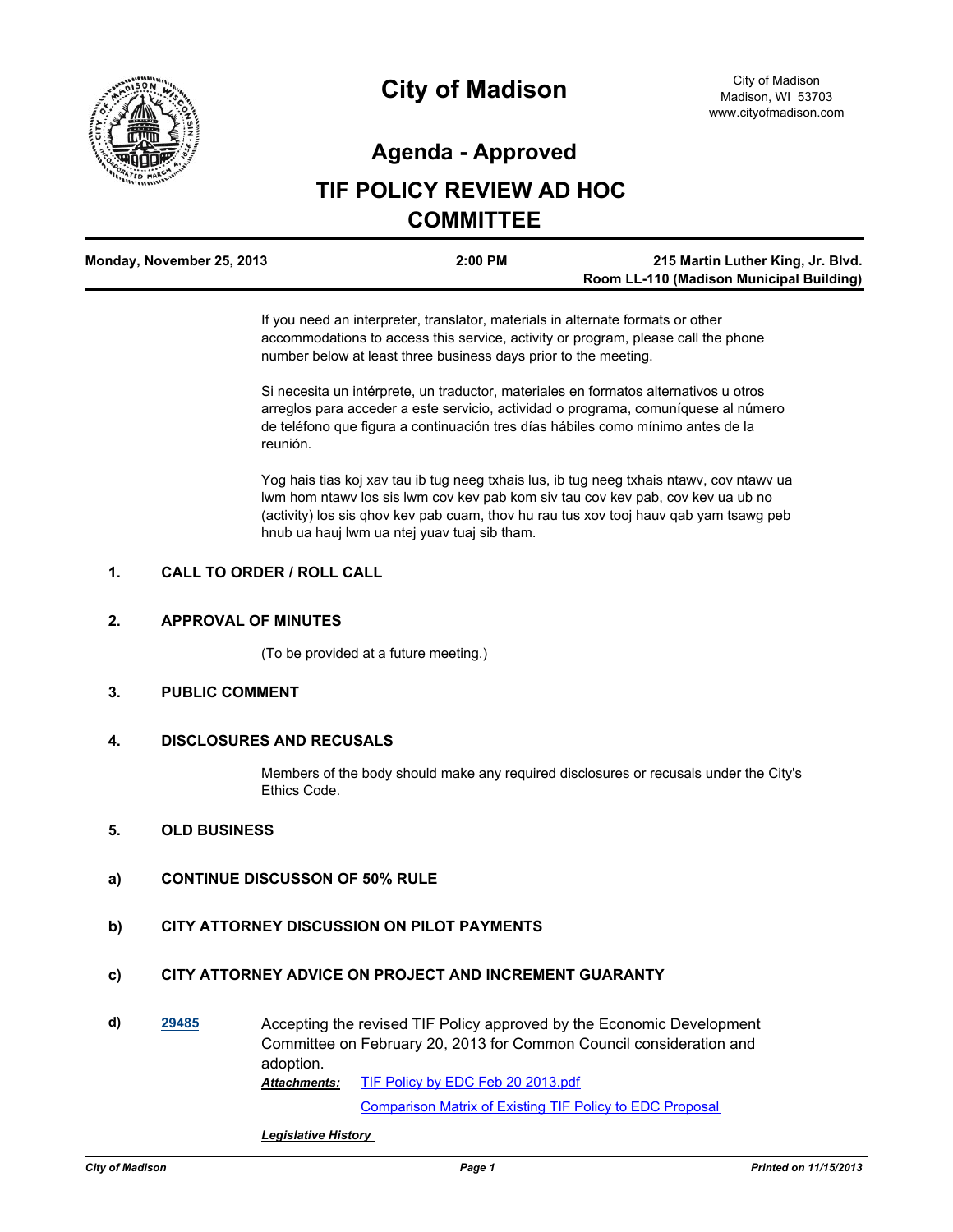| 3/13/13 | Economic Development<br>Division             | Referred for Introduction                                    |
|---------|----------------------------------------------|--------------------------------------------------------------|
| 3/19/13 | <b>COMMON COUNCIL</b>                        | Refer to the TIF POLICY REVIEW AD HOC<br><b>COMMITTEE</b>    |
| 3/20/13 | TIF POLICY REVIEW AD<br><b>HOC COMMITTEE</b> | Refer to the ECONOMIC DEVELOPMENT<br><b>COMMITTEE</b>        |
| 3/20/13 | TIF POLICY REVIEW AD<br><b>HOC COMMITTEE</b> | Refer to the BOARD OF ESTIMATES                              |
| 4/8/13  | <b>BOARD OF ESTIMATES</b>                    | Refer to the TIF POLICY REVIEW AD HOC<br><b>COMMITTEE</b>    |
| 4/29/13 | TIF POLICY REVIEW AD<br><b>HOC COMMITTEE</b> | Refer to the TIF POLICY REVIEW AD HOC<br><b>COMMITTEE</b>    |
| 7/9/13  | TIF POLICY REVIEW AD<br><b>HOC COMMITTEE</b> | Refer to the TIF POLICY REVIEW AD HOC<br><b>COMMITTEE</b>    |
| 8/1/13  | TIF POLICY REVIEW AD<br><b>HOC COMMITTEE</b> | Re-refer to the TIF POLICY REVIEW AD<br><b>HOC COMMITTEE</b> |
| 8/29/13 | TIF POLICY REVIEW AD<br><b>HOC COMMITTEE</b> | Re-refer to the TIF POLICY REVIEW AD<br><b>HOC COMMITTEE</b> |
| 9/19/13 | TIF POLICY REVIEW AD<br><b>HOC COMMITTEE</b> | Re-refer to the TIF POLICY REVIEW AD<br><b>HOC COMMITTEE</b> |
| 11/4/13 | TIF POLICY REVIEW AD<br><b>HOC COMMITTEE</b> | Referred to the TIF POLICY REVIEW AD<br><b>HOC COMMITTEE</b> |
| 11/8/13 | TIF POLICY REVIEW AD<br><b>HOC COMMITTEE</b> | Re-refer to the TIF POLICY REVIEW AD<br><b>HOC COMMITTEE</b> |

#### **6. REPORTS**

**a) [30913](http://madison.legistar.com/gateway.aspx?m=l&id=/matter.aspx?key=33839)** Communications and Reports of the 2013 TIF Policy Review Ad Hoc **Committee**